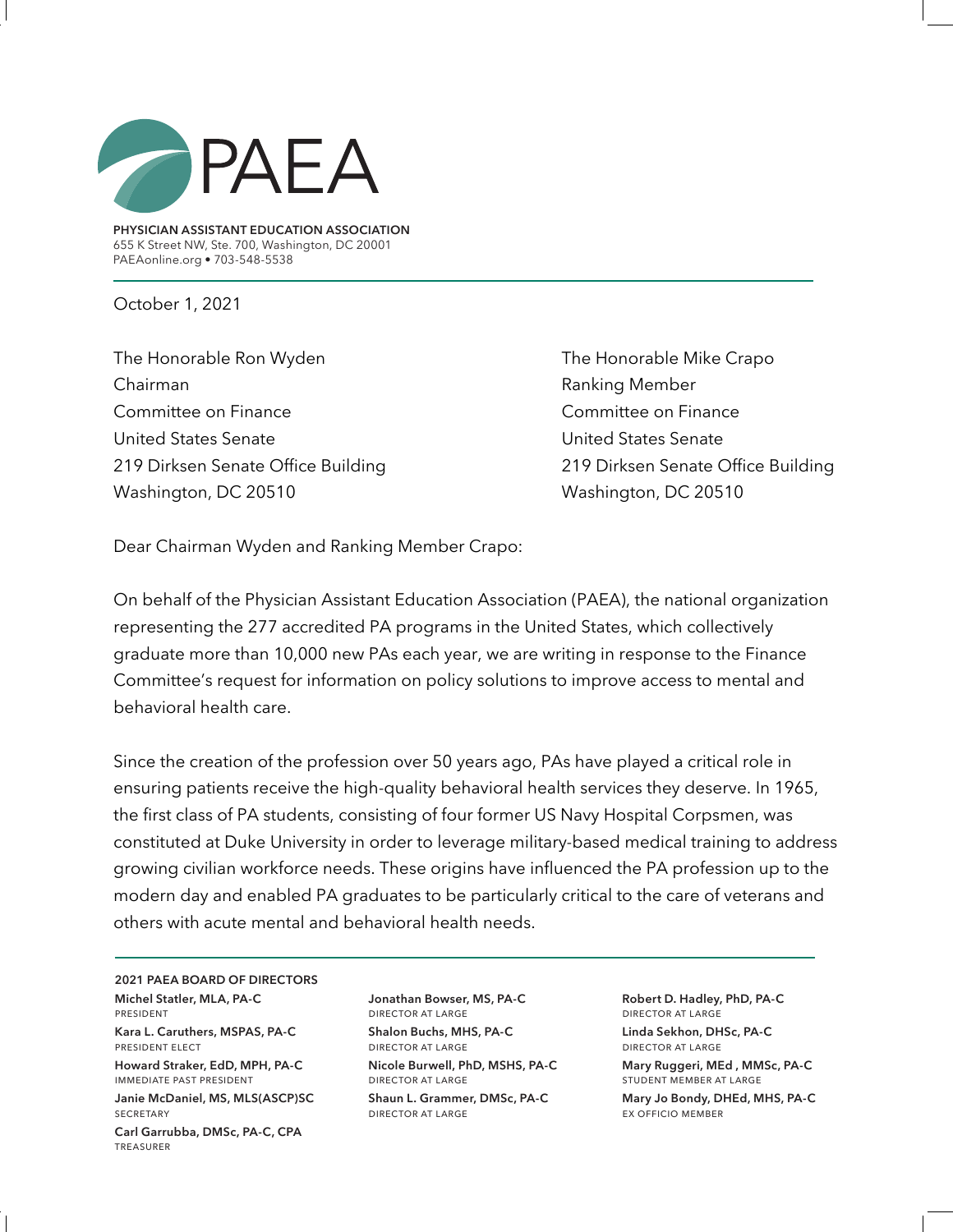

Based upon the generalist model of PA education, which enables PAs to practice in a variety of settings and specialties, the profession is uniquely equipped to respond to the complex care required for patients in need of behavioral health services. Over a rigorous, on average, 27-month, full-time training program, all PA students receive both classroom-based instruction and clinical experiences focused on the primary care and mental and behavioral health conditions they are likely to encounter as practicing clinicians. As the committee seeks to develop bipartisan mental health legislation, we welcome the opportunity to share PAEA's perspective on how federal policy can further strengthen the potential of PA graduates to ensure better outcomes for all patients.

#### **Strengthening Workforce**

# **1. What barriers, particularly with respect to the physician and non-physician workforce, prevent patients from accessing needed behavioral health care services?**

Improving access to behavioral health care services is dependent upon removing key barriers that inhibit the growth of health professions education programs. One such barrier in the case of PA education is shortages of clinical training sites and preceptors for PA students. According to a recent survey of PA programs nationwide, nearly 60% of programs report that it is either harder or much harder to secure clinical training sites in behavioral and mental health than was the case prior to the COVID-19 pandemic. <sup>1</sup> This has directly led some programs, such as the Oregon Health and Science University PA program, to reduce their class size in proportion to clinical rotation availability. 2

While the federal government has historically invested heavily in physician residency training, particularly via Medicare Graduate Medical Education (GME) funding, there is currently no

<sup>1</sup> Physician Assistant Education Association. (2021). *COVID-19 Rapid Response Report 3*. https://paea.edcast.com/insights/ECL-c621408d-c82a-43f5-a067-75a03494d8be.

<sup>2</sup> Becker's Hospital Review. (2021). *OHSU Cuts Medical School Class Size Due to Lack of Clinical Placements.* https://www.beckershospitalreview.com/hospital-physician-relationships/ohsu-cutsmedical-school-class-sizes-due-to-lack-of-clinical-placements.html.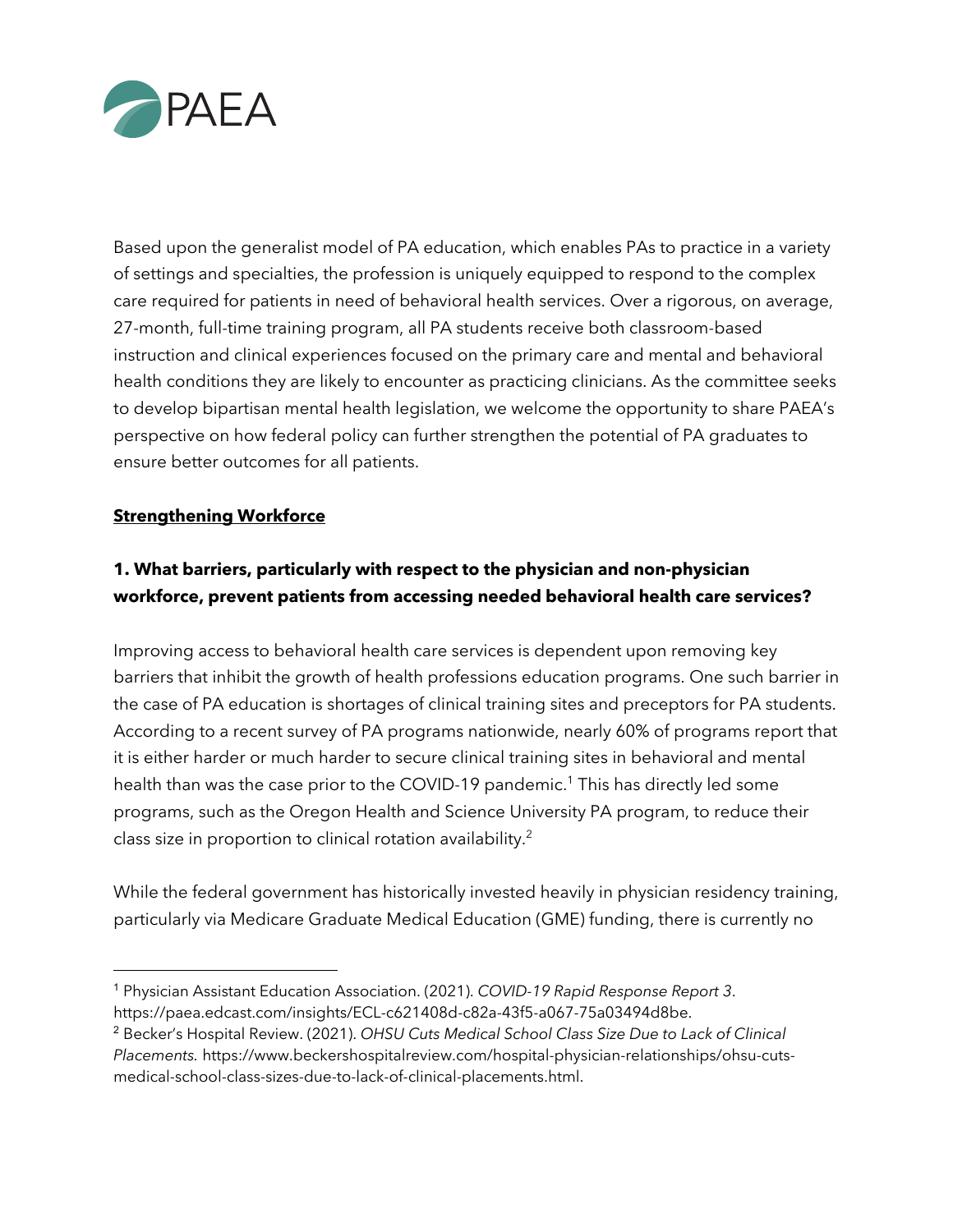

comparable financing mechanism for the training of advanced practice providers. In 2019, the Government Accountability Office issued a report examining a potential expansion of Medicare GME to support PA and nurse practitioner (NP) education, finding that such an expansion would allow PA and NP programs to better plan for long-term class size growth while meaningfully reducing clinical site shortages. <sup>3</sup> Expanding Medicare GME to bolster the pipeline of advanced practice providers would further facilitate the growth of interprofessional teams, which have been shown to improve patient outcomes, increase operational efficiency, reduce burnout, and generate savings for health systems. For these reasons, PAEA concurs with the findings of this report and is strongly supportive of proposals to expand Medicare GME funding to encompass advanced practice provider training.

# **2. What policies would most effectively increase diversity in the behavioral health care workforce?**

Under current law, the Health Resources and Services Administration operates a number of workforce development programs specifically focused on improving behavioral health workforce diversity. Prior to matriculation, the Health Careers Opportunity Program (HCOP) provides dedicated counseling support and immersive educational experiences to underrepresented minority students interested in pursuing careers in the health professions. The Scholarships for Disadvantaged Students (SDS) program provides financial aid to students after successful matriculation, enabling them to proceed to graduation and, subsequently, the workforce.

While HCOP and SDS target intervention points that often determine the ability of underrepresented minority students to successfully become clinicians, both have suffered from chronic underfunding that limits their potential to meaningfully improve workforce diversity. For example, at the current funding level of \$51.5 million annually for SDS, only five PA programs in the nation were able to obtain funding as of the last competition in 2020. Significantly increasing funding for programs with existing administrative infrastructure, such

<sup>3</sup> Government Accountability Office. (2019). *Health Care Workforce: Views on Expanding Medicare Graduate Medical Education Funding to Nurse Practitioners and Physician Assistants.*  https://www.gao.gov/products/gao-20-162.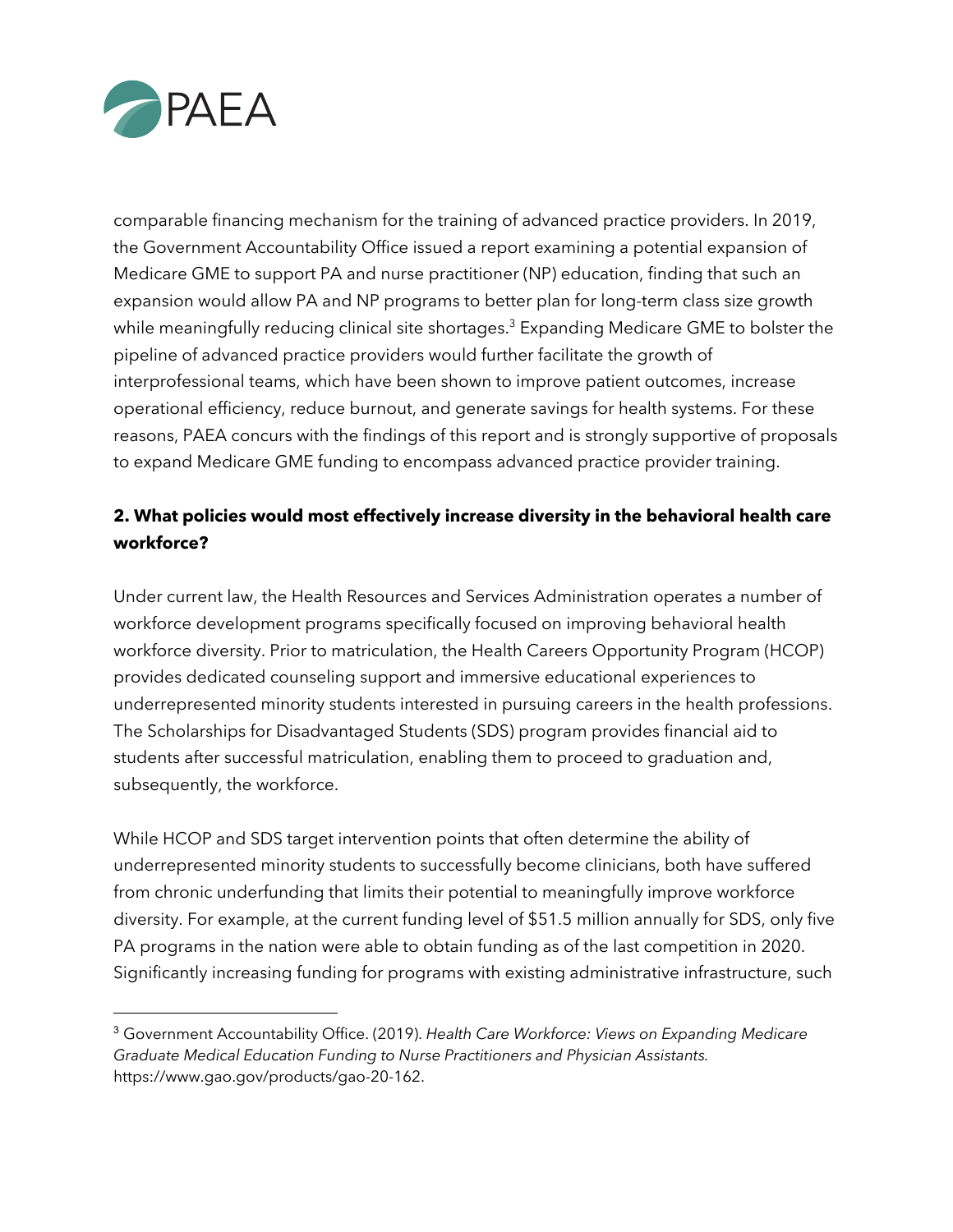

as HCOP and SDS, to be reflective of the level of investment needed to achieve proportionate workforce representation is a key step that Congress could take to improve behavioral health workforce diversity.

## **3. What federal policies would best incentivize behavioral health care providers to train and practice in rural and other underserved areas?**

Health professions education research has consistently demonstrated the critical impact that clinical training experiences have on graduates' subsequent practice patterns. According to a recent survey of graduating PA students conducted by PAEA, experiences during the clinical training phase positively influenced over 90% of students when making their first practice choice.4 As such, federal policy intended to incentivize practice in rural and underserved communities must focus on facilitating high-quality clinical rotations for students in these areas.

In 2010, Congress created the Teaching Health Center Graduate Medical Education (THCGME) program to support physician residency training based upon this premise. THCGME residents complete their post-graduate training in traditionally under-resourced settings like federally qualified health centers and rural health clinics with the ultimate aim of promoting retention post-residency. The program has proven to be a remarkable success with over 56% of THCGME-supported physicians continuing to practice in a medically underserved community and/or a rural area following the completion of their training. 5

As is the case with the larger Medicare Graduate Medical Education program, there is no funding mechanism comparable to THCGME to broadly support advanced practice provider training. As the committee considers options to improve retention of behavioral health providers in rural and underserved communities, PAEA supports the creation of a funding

<sup>4</sup> Physician Assistant Education Association. (2020). *By the Numbers: Student Report 4: Data from the 2019 Matriculating Student and End of Program Surveys*. https://paeaonline.org/wpcontent/uploads/imported-files/student-report-4-updated-20201201.pdf.

<sup>5</sup> Health Resources and Services Administration. (2020). *Teaching Health Center Graduate Medical Education Program.* https://bhw.hrsa.gov/sites/default/files/bureau-health-workforce/dataresearch/thcgme-outcomes-2019-2020.pdf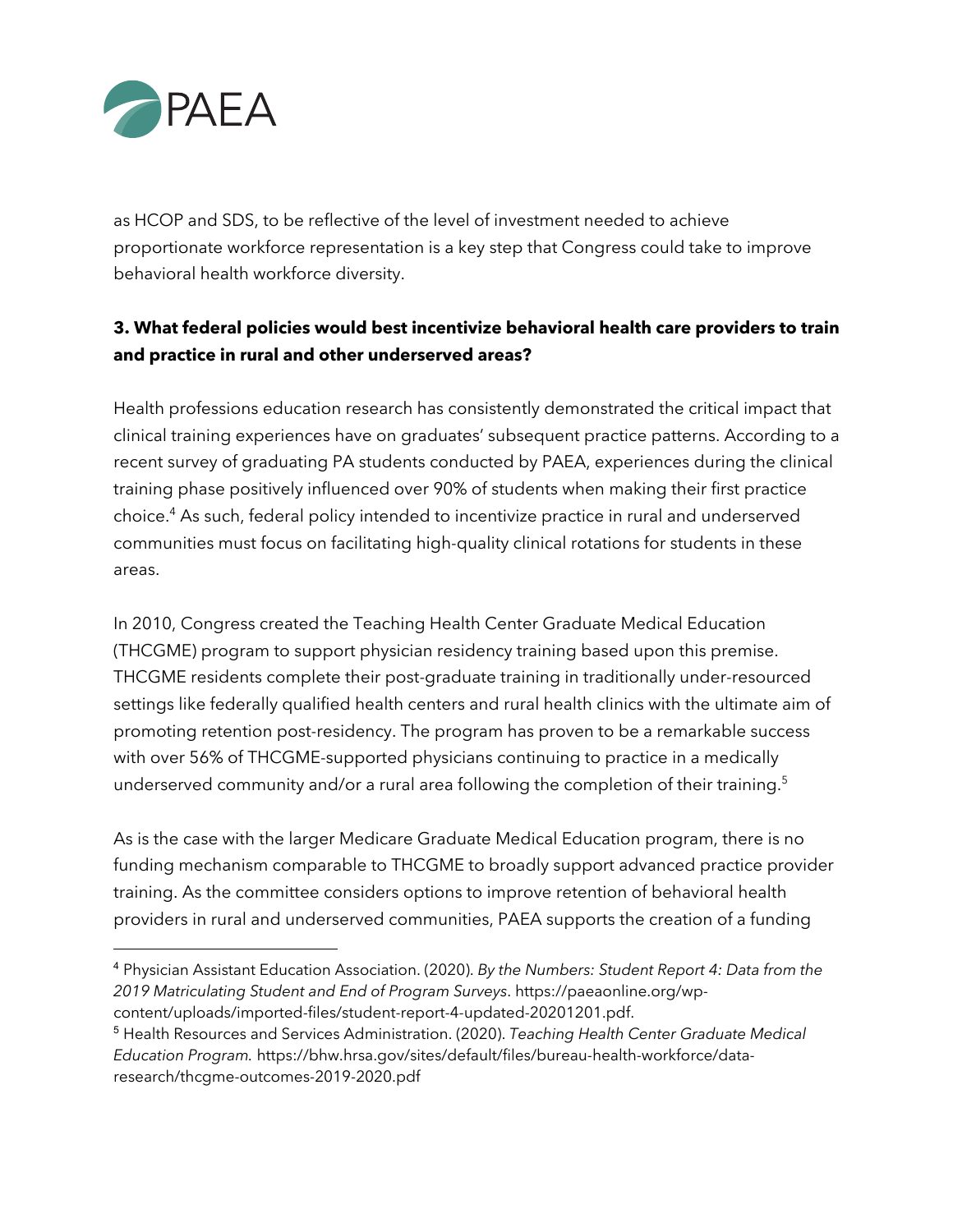

structure that would incentivize preceptors in rural and/or underserved practices to train students in exchange for direct payment.

## **4. Which characteristics of proven programs have most effectively encouraged individuals to pursue education and careers in behavioral health care?**

In response to the nationwide opioid epidemic, the federal government has invested significant resources to improve substance use disorder education for health professions students, and PAEA has been a proud partner in the implementation of these efforts. From 2018–2021, PAEA leveraged funding disseminated by SAMHSA to conduct the MAT Waiver Training Initiative, a project intended to encourage PA programs to integrate training to prescribe buprenorphine for the treatment of opioid use disorder into their curricula. These efforts resulted in an increase in the percentage of PA programs requiring or offering training from 3% in 2018 to over 70% as of 2021.

Beyond the scope of the opioid epidemic, PAEA has also leveraged SAMHSA funding via the Expansion of Practitioner Education program to develop an 8-hour substance use disorder curriculum for PA programs focusing on epidemiology, pharmacologic interventions, and the care of vulnerable populations, among other topics. These and other efforts led by organizations representing the profession have contributed to a 57% increase in the number of PAs specializing in psychiatry over the last five years, indicating that sustained investments in student education can have a demonstrable impact on future practice decisions. $^6$ 

<sup>6</sup> National Commission on Certification of Physician Assistants. (2021). *2020 Statistical Profile of Certified PAs.* https://www.nccpa.net/wp-content/uploads/2021/07/Statistical-Profile-of-Certified-PAs-2020.pdf.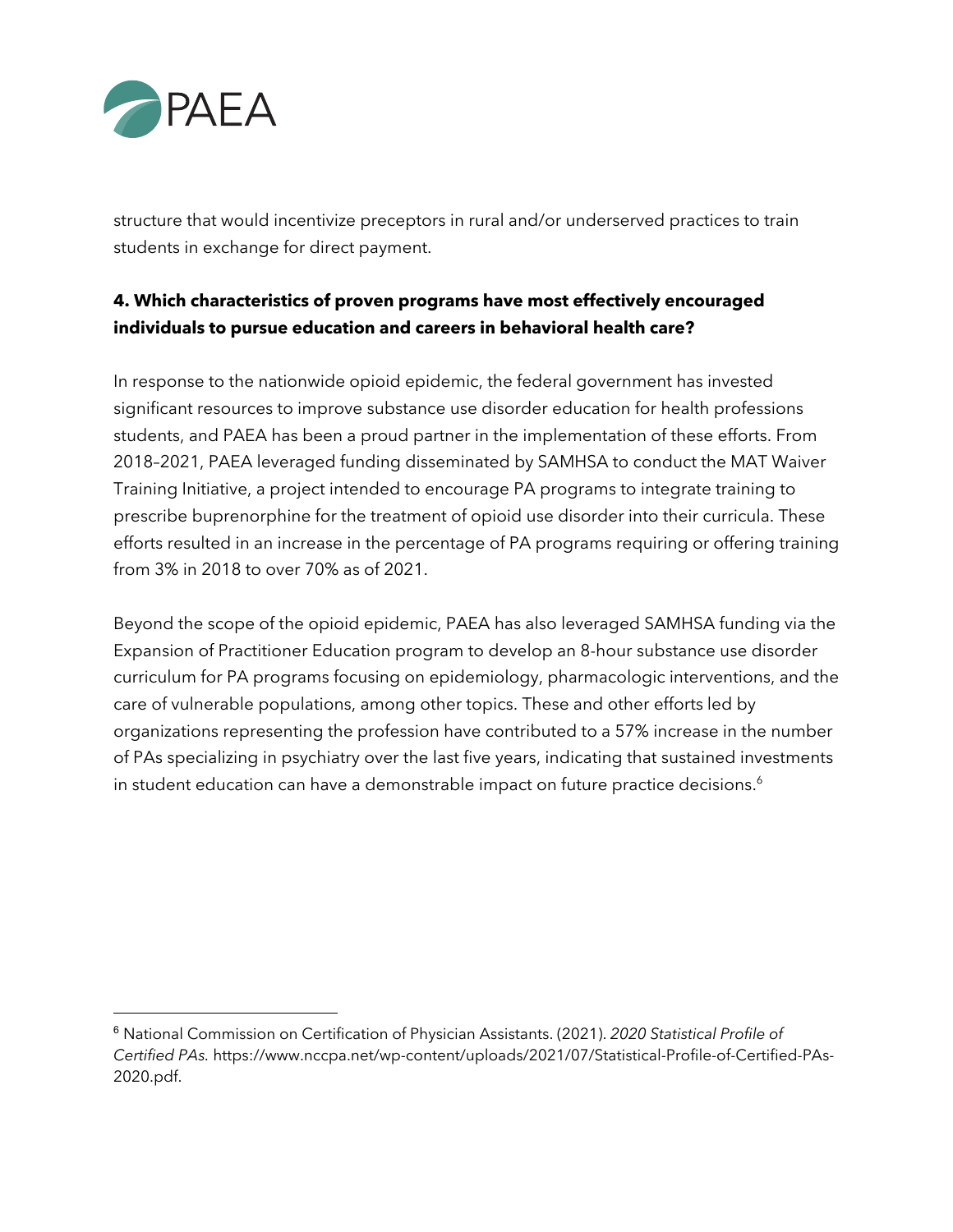

#### **Expanding Telehealth**

## **1. How can Congress craft policies to expand telehealth without exacerbating disparities in access to behavioral health care?**

To limit disparities in access to both behavioral health services specifically and telehealth broadly, it is important that Congress support the development of a behavioral health workforce with the standardized skills necessary to meet patient needs. As PA programs throughout the country were forced to rapidly transition to distance learning at the beginning of the COVID-19 pandemic, many programs used this opportunity to strengthen the education provided to students pertaining to the delivery of telehealth services. According to PAEA's most recent survey of programs, 32.1% of respondents indicated that students were newly receiving telehealth content in their didactic year, while just over 10% of programs indicated that they were already providing telehealth content prior to the pandemic. <sup>1</sup> As demand for telehealth services continues to rise post-pandemic, PAEA believes it is critical that all students graduate with the skills necessary to effectively participate in this new paradigm of care delivery.

To this end, PAEA has endorsed H.R. 3890 – the Physician Assistant Education Public Health Initiatives Act. This legislation would authorize \$3 million annually through fiscal year 2026 to support the development and dissemination of a standards-based telehealth curriculum throughout PA education. This curriculum would be required to include content on the legal obligations that clinicians have pertaining to privacy and security when participating in telehealth; effective patient communication principles; and the social, cultural, physical, and linguistic barriers that patients may face when attempting to access telehealth services. By ensuring that all PA graduates leave their programs with these critical skills, Congress can facilitate broader access to telehealth services while reducing current access disparities.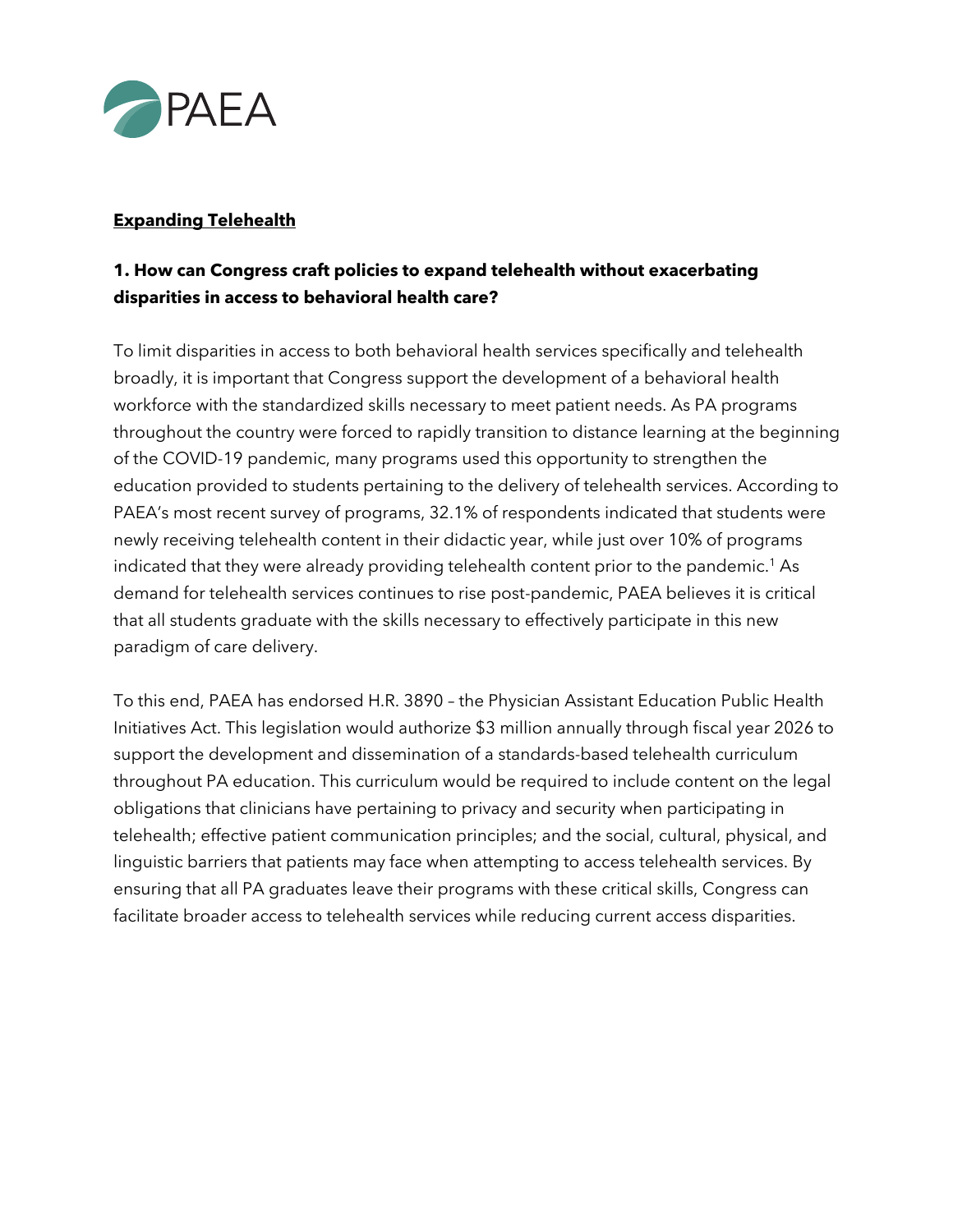

#### **Improving Access for Children and Young People**

## **1. How should shortages of providers specializing in children's behavioral health care be addressed?**

Throughout the COVID-19 pandemic, PAEA has been alarmed by reports of significantly increased suicidal ideation among children and adolescents. According to a June 2021 report from the Centers for Disease Control and Prevention, emergency department visits for suicide attempts among adolescent girls have increased by more than 50% during the pandemic when compared to 2019.<sup>7</sup> This dramatic increase constitutes a new and daunting public health crisis and illustrates the urgency of addressing shortages of providers to respond to the behavioral health needs of children and adolescents.

Strengthening provider education on the screening, diagnosis, and treatment of common mental and behavioral health conditions among young people is an important first step that Congress can take to both improve workforce preparedness broadly and increase the likelihood that graduates will choose to specialize in this field. In August, PAEA endorsed H.R. 5035 – the Child Suicide Prevention and Lethal Means Safety Act. This critical legislation would authorize \$10 million annually through fiscal year 2025 to support the development of curricular content on topics such as validated screening and risk assessment techniques with respect to suicide and the use of firearms as well as communication strategies with patients and families concerning lethal means safety and injury prevention.

Beyond increased resources for didactic curriculum development, investments in pediatric and behavioral health clinical education would also contribute significantly to graduate likelihood to specialize in these fields. According to PAEA's most recent COVID-19 impact survey, nearly 75% of programs are reporting that it is either harder or much harder to secure clinical placements in pediatrics than prior to the pandemic. <sup>1</sup> Limited high-quality clinical

<sup>7</sup> Centers for Disease Control and Prevention. (2021). *Emergency Department Visits for Suspected Suicide Attempts Among Persons Aged 12-25 Years Before and During the COVID-19 Pandemic – United States, January 2019-May 2021.* 

https://www.cdc.gov/mmwr/volumes/70/wr/mm7024e1.htm?s\_cid=mm7024e1\_w.